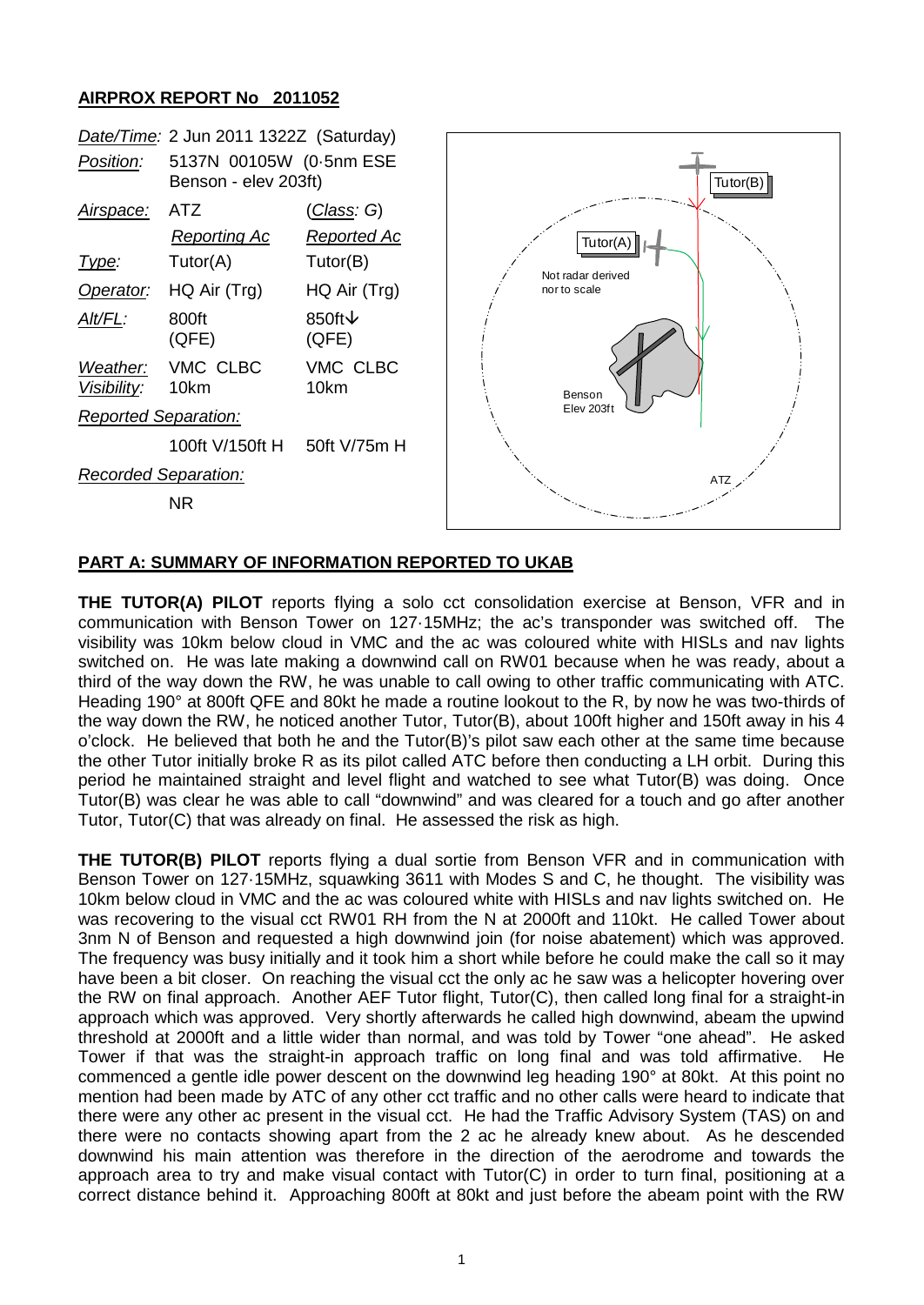threshold his cadet alerted him to an ac on his (L) side and out to the front (in his blind spot- 11 o'clock slightly low). He immediately manoeuvred his ac to make visual contact and saw Tutor(A) in very close proximity, 75m ahead, slightly to the L and 50ft below. He turned hard L and made an S turn to fit in behind Tutor(A). As he did this ATC asked if it was his ac breaking L, and he responded that he was positioning behind another Tutor he hadn't known was there. This was greeted by silence from ATC followed by the solo student in Tutor(A) calling "late downwind" and the student was told to go-around. He continued downwind normally and landed after Tutor(C). Later on during a conversation, Tutor(C) pilot told him that he also had no idea that a Tutor flown by a solo student was in the cct downwind when the incident occurred. He assessed the risk as medium.

UKAB Note (1): Tutor(B)'s SSR disappears as the ac enters the ATZ 2nm NNE of Benson before the ac fades from primary whilst in the downwind leg, passing 0·5nm E of the aerodrome.

**THE BENSON TOWER CONTROLLER** reports that at the time of the incident Tower was bandboxed with Ground owing to a brief lull in traffic. The instructor for the solo student in Tutor(A) was observing his performance from the VCR. The cct rapidly became busy with station-based helicopter departures, fixed-wing arrivals and the Helimed on scramble. Tutor(A) flight elected to go around from an approach and climbed on the deadside. Tutor(B) flight called to join declaring it would be a high and wide downwind join and was informed of the 2 ac in the cct [Tutor(A) and helicopter departing]. A further Tutor flight, Tutor(C), called to join through initials, requesting a straight-in approach which was approved. Tutor(B) flight called wide downwind and was advised of 1 ahead (Tutor(C) on a straight-in approach) as he believed Tutor(B) to be the 1st Tutor downwind. After descending downwind Tutor(B) pilot became visual with another Tutor in close proximity, which was identified as Tutor(A), and conducted an orbit. Tutor(B) pilot was asked if he was in the Tutor which had conducted the orbit so as to establish the new order of the Tutors downwind. Tutor(B) pilot was then told there were now 2 ac ahead; both Tutor(A) and Tutor(B) completed their ccts safely.

**HQ 1GP BM SM** reports that this Airprox occurred downwind in the visual cct at RAF Benson between 2 Tutors. Tutor(A) was flown by a student established within the cct, with Tutor(B) flown by a QFI recovering from a high, wide downwind position, following an air experience flight.

Given the height at which the Airprox occurred, no radar replay was available; consequently, the investigation has been based upon the reports of those involved and a transcript of the audio-tapes.

All stated heights are based on the RAF Benson QFE of 1027mb published at the time of the incident.

The relatively inexperienced ADC reported that he had been operating in the GRD position for approximately 70min prior to giving a trainee ADC and instructor a break "due to a brief lull in traffic." He then operated in the bandboxed TWR and GRD position for approximately 20min prior to the occurrence. The trainee's instructor had also been scheduled to conduct a standardisation check on the subject ADC later in the week but took the opportunity of the increasing traffic load to conduct the ADC's check. On the DFSOR, the Supervisor had assessed the ADC's workload as medium to low; however, the Supervisor was not present within the VCR during the incident sequence and the controller has subsequently stated that he would assess their workload as having been medium to high. The ADC reported the Wx as being unlimited visibility in nil weather and FEW cloud at 3800ft.

At 1319:06, Tutor(B) pilot called to join the visual cct and was informed that there were 2 ac in the cct – one was Tutor(A) and the other a Rotary Wing ac departing the airfield. Tutor(B) pilot then stated that he was positioning for a "*high wide downwind join*" which was acknowledged by TWR. There is no recognised procedure at RAF Benson for a "high wide downwind join"; the light ac visual cct is at 800ft.

At the time of the Airprox, regulation and guidance for the conduct of visual joins was contained in JSP 552.320.105.4, which has since been carried forward into MAA RA 3020 and associated MAA MATM Chapter 20 Para 11. These documents state that the 'NATO standard visual aerodrome cct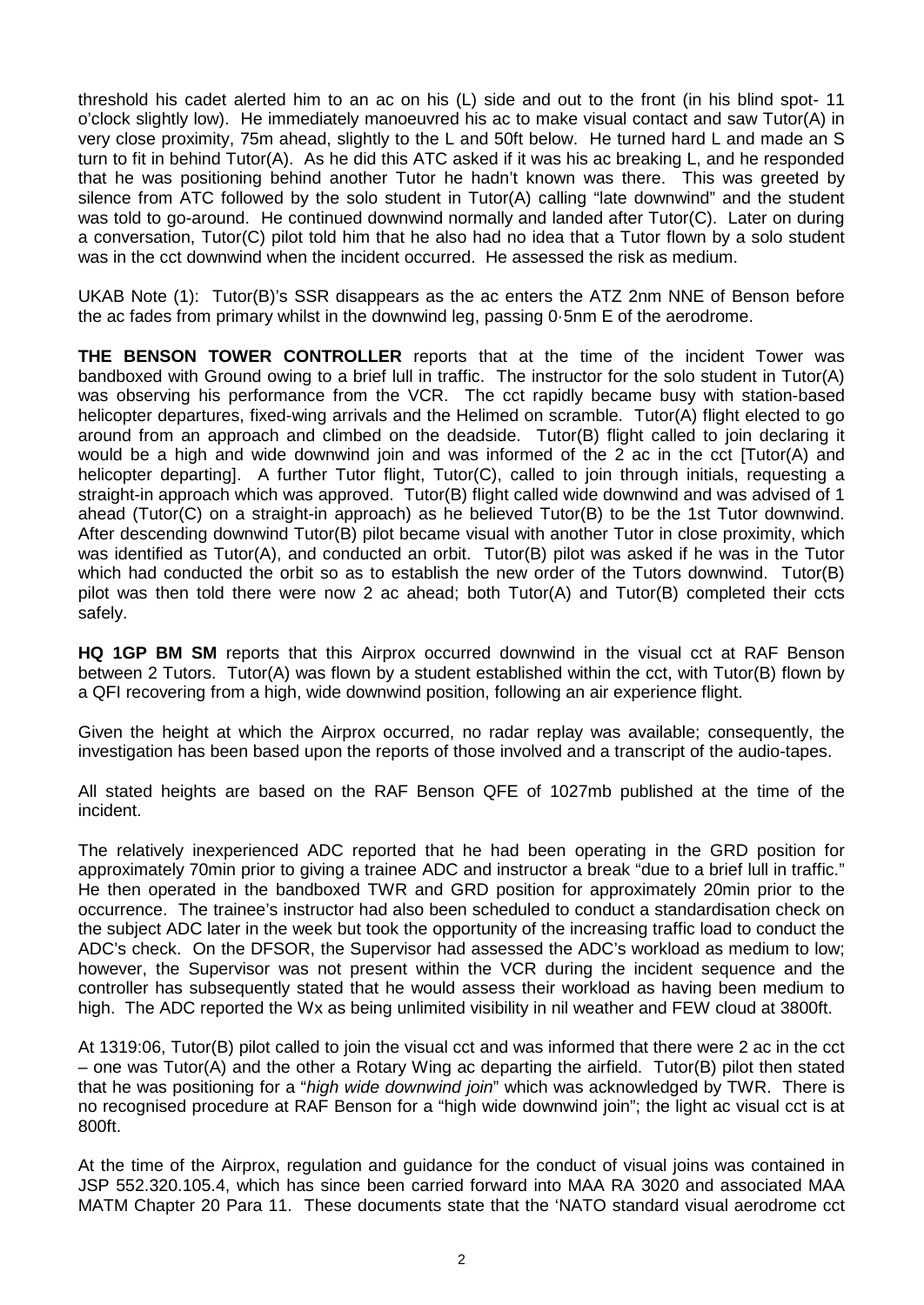and landing patterns '…are to be implemented, except for the authorised single-Service procedures' and that 'clearance from ATC for the aircraft to enter the pattern **should** include items of essential information regarding the circuit direction, runway in use and number and position of all aircraft ahead which have not touched down.' That said, there are no single-Service variations contained within either JSP 552.320.105 or MAA RA 3020 and associated MAA MATM Chapter 20 Para 11. Moreover, the only UK variation to the NATO procedure that is germane to the current investigation is that the 'downwind call is required to be made when abeam the upwind threshold of the RW in use.' No variation is listed for the operation of an oval cct. Whilst the NATO cct pattern at Figure 1 is predicated on a rectangular cct, rather than the oval cct in common use by the UK military, the information relating to downwind join ground tracks and the ATM aspects appear to be able to be carried across to UK mil ATM procedure. However, based upon a quick straw-poll, current mil ATM practice sees controllers pass position information to ac joining through Initial, rather than all ac conducting a visual join.



# **Figure 1: NATO Standard VFR Traffic Landing Pattern – Fixed Wing**

At 1319:22 the departing Rotary Wing ac left the frequency. At 1319:29, a third, unrelated Tutor flight, Tutor(C), called to join and at 1320:28 declared his intention to make a straight-in approach to land. Thirty-seven seconds later at 1321:05, Tutor(B) flight reported being, "abeam the upwind threshold at 2000ft and a little wider than normal" and transmitted, "*high downwind full stop*." This was acknowledged by TWR who replied that there was "*one ahead*" of Tutor(B). Tutor(B)'s pilot then requested clarification as to whether the "*one ahead*" was Tutor(C), which was confirmed by TWR. At this point, TWR was speaking to 4-speaking units; 3 Tutors operating in the visual cct and one air ambulance on start for a scramble departure. It was also at around this point that Tutor(B) commenced their gentle idle descent from 2000ft to cct height of 800ft. The ADC later stated that he observed Tutor(B) descending on the downwind leg with what appeared to be a relatively "*high rate of descent for a Tutor*." The pilot of Tutor(B) reported that as he descended downwind, his "main attention was...in the direction of the airfield and towards the approach area to try to make visual contact with" Tutor(C).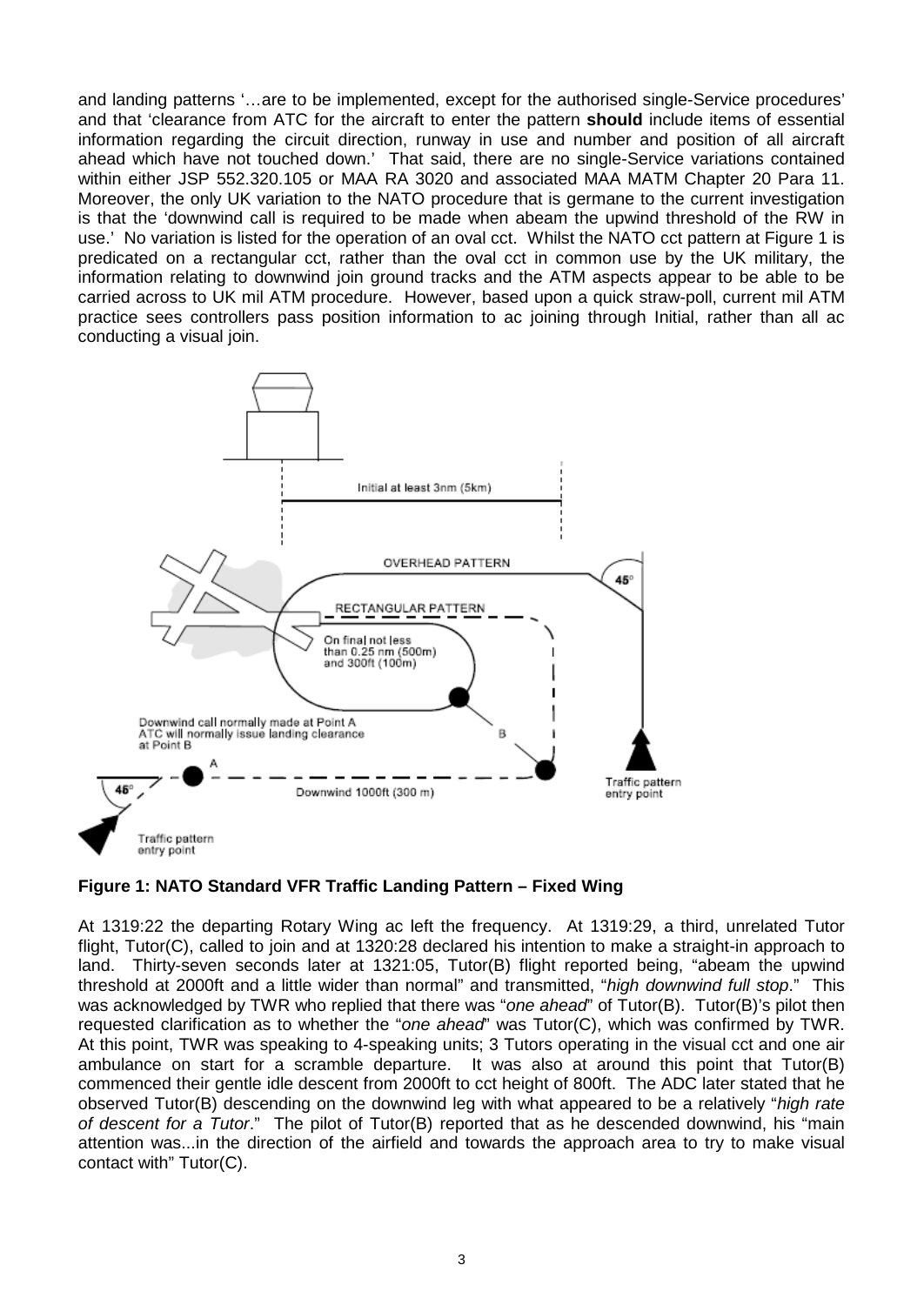Tutor(A) pilot reported that, at the point when he would routinely report downwind, he was unable to make the transmission due to frequency congestion. This is borne out by the transcript with the only breaks in the R/T being between 1320:02 to 1320:28 and 1321:15 to 1321:24. Whilst it has not been possible to determine where Tutor(A) was in the cct between these times, based on Tutor(B) pilot's transmissions and subsequent events, it is reasonable to suggest that Tutor(A) was crosswind between 1320:02 and 1320:28 and downwind between 1321:15 and 1321:24.

The ADC later stated that from the point when Tutor(B) called downwind neither he nor the QFI for the pilot of Tutor(A), nor the controller conducting the standardisation check, nor the TWR assistant were able to sight Tutor(A) as a result of background cloud and the Tutor's colour scheme.

At 1321:37, Tutor(A) pilot reported late downwind with TWR replying that there are 2 ac ahead of them; these being Tutor(B) and Tutor(C). At 1321:58 TWR asked Tutor(B) flight whether they were conducting an orbit, which accorded roughly with the pilot's report of their actions following the CPA. Moreover, the pilot of Tutor(B) reported that they first became visual with Tutor(A) "just before the abeam point with the runway threshold" as they approached cct height and that Tutor(A) was in their "visual blind spot: eleven o'clock, slightly low*.*"

Tutor(A)'s pilot reported that their SSR transponder was turned off. Tutor(B)'s pilot reported that both their transponder and TAS were turned on and that there were "no contacts showing apart from the 2 that I knew about."

DSATCO RAF Benson has stated that the Tutors' colour scheme makes them difficult to sight and track whilst within the visual cct. Moreover, SATCO RAF Benson has stated that it is impossible to utilise the Hi-Brite VRD to provide information on the position of Tutors within the visual cct because they do not paint satisfactorily on primary radar. Whilst there has been discussion at RAF Benson about mandating that Tutor ac squawk SSR Mode 3A and C whilst within the visual cct, to both aid controllers in sighting the ac and to facilitate the operation of the Tutor's TAS, this has not yet been implemented.

There are 3 distinct aspects to this incident which require assessment: the actions and decision making of the pilot of Tutor(B); the actions of the ADC and regulation regarding the provision of TI whilst in the cct.

At the time that Tutor(B) joined the cct at 1319:06, he was correctly advised that there were 2 ac in the visual cct and, based upon his report and the transcript, was aware of Tutor(C) when he reported downwind. The purpose of the RT transmissions made by all speaking units operating within a visual cct environment is to maintain situational awareness. On the basis that the pilot of Tutor(B) stated that he was not aware of Tutor(A), it appears reasonable to suggest that he had not assimilated the cct state information given to him. This caused Tutor(B) to descend into the cct, without being visual with all known traffic, specifically Tutor(A). Moreover, his decision to join high downwind warrants further attention.

Based upon the report of the pilot of Tutor(B) and the transcript (loss of 1200ft in 53sec between 1321:05 and 1321:58), Tutor(B) averaged an approximate ROD of 1300fpm from abeam the upwind threshold to abeam the RW threshold, which does not seem to accord with the reported "gentle idle descent." This is supported by the statement made by the ADC about the Tutor's ROD. During this descent, the pilot of Tutor(B) focussed his attention towards the airfield, arguably to maintain the correct lateral spacing for their height relative to the airfield, and towards the approach area to facilitate their sequencing behind Tutor(C). Whilst his incorrect mental picture of the cct state will have lulled him into solely focussing his visual scan in these areas, this focus specifically excluded the area beneath the ac, which is contrary to the CFS taught procedure for the visual scan whilst descending. Furthermore, the purpose of a downwind join is to facilitate the expeditious recovery of an ac, whilst simplifying the task of sequencing into the cct. Routinely, an ac joining downwind would be expected to be at cct height by a position abeam the crosswind position, thereby simplifying the pilot's visual acquisition task. In this case by joining 1200ft above cct height, the pilot of Tutor(B) was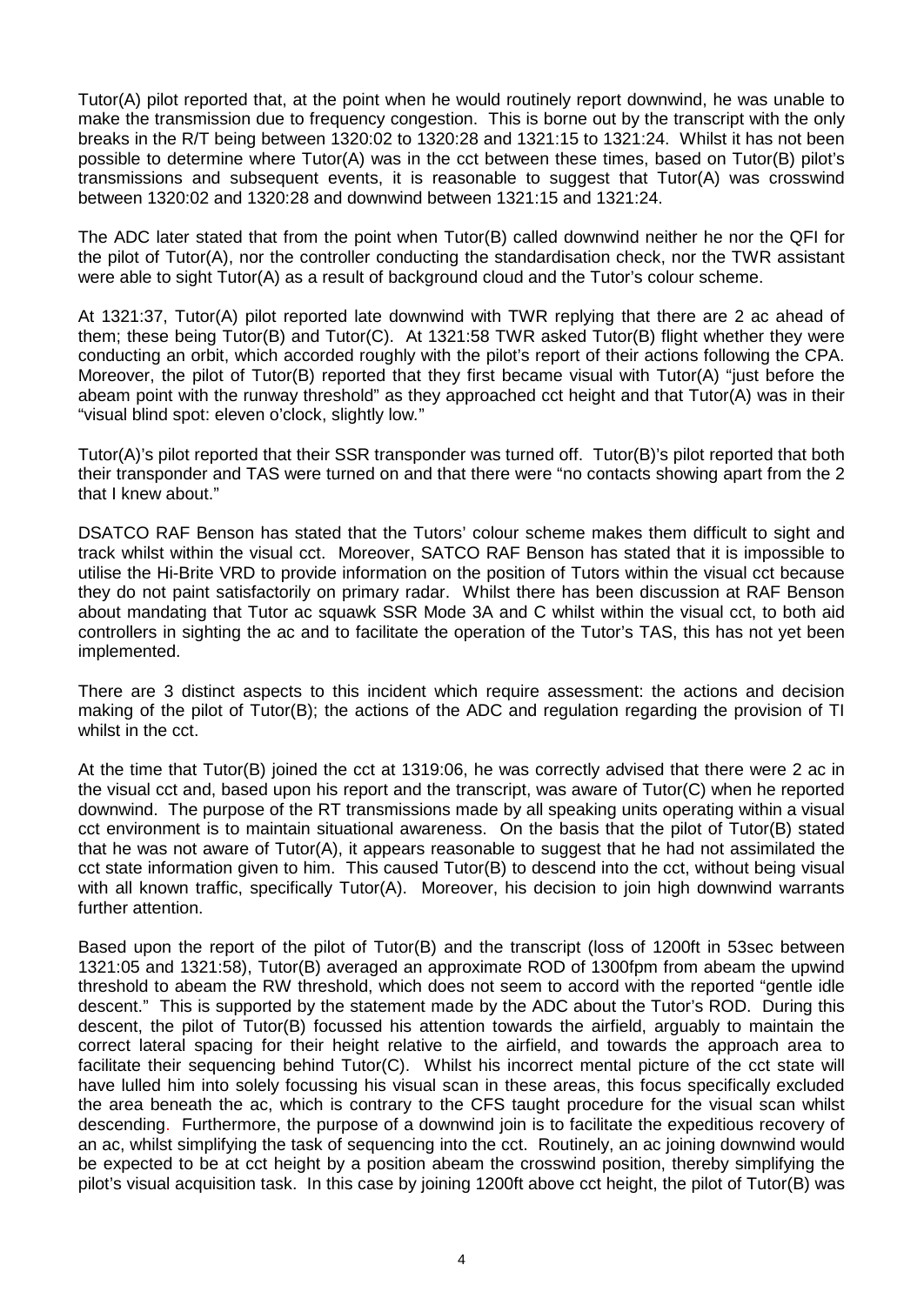increasing the difficulty of his task to visually acquire the other cct traffic and reducing the possibility of being able to safely integrate himself into the cct.

The key ATM aspect to this Airprox is the transmission made by TWR at 1321:08 to Tutor(B) flight that there was 1 ac ahead of them, confirmed by TWR at 1321:12 as being Tutor(C). ADCs are trained to utilise eyesight to maintain track of all ac within the visual cct and to reinforce this using a "pin board." In this case, the ADC has stated that whilst he was utilising a visual scan to acquire and track the ac, his ability to do this was compromised by the Wx conditions and the Tutor's colour scheme. "Best-practice" might suggest that the Hi-Brite VRD could have been utilised to assess the position of Tutor(A) at the time that Tutor(B) flight called downwind; however, the ADC was unable to do this as the Tutor does not paint consistently on primary radar. Moreover, it is also reasonable to argue that the ADC should have expected that Tutor(B) flight would sequence itself with the existing visual cct traffic, given that he was aware of the number of ac within the cct.

This Airprox has highlighted that the provision of more specific cct TI to the pilot of Tutor(B), on the positions of all ac operating within the cct, may have facilitated his integration and thus mitigated against this Airprox. However, the details of regulation pertaining to this are not well known nor, seemingly, practised within the mil ATM community. Moreover, the examples given in CAP413 of phraseology to be used for visual joins only include guidance for joins through the O/H and initials, with only the latter example providing cct position information.

In conclusion, the pilot of Tutor(B) flew a join which compromised his ability to sequence his ac with the existing cct pattern, having not assimilated the cct state information passed to him which, as a result, reduced the separation between his ac and that of Tutor(A) significantly. Moreover, the ATM related safety barrier was compromised by the ADC's inability to sight Tutor(A) and to identify it on the Hi-Brite VRD.

### RECOMMENDATION

BM SM has requested that MAA review the regulation regarding the provision of TI to ac joining the visual cct.

#### OUTCOME

RAF Benson has instigated a requirement for Tutor ac operating within the RAF Benson visual cct to squawk on SSR.

**HQ AIR (TRG)** comments that whilst there is a paucity of regulation of cct procedures within the MRP and ANO, there is much sensible guidance within the Take-off, Circuit, Approach and Landing chapter of the Airmanship section of AP 3456 (Vol 5-2-1-2 pages 6-8). This states:

"To reduce congestion and the risk of collision, aircraft should enter the airfield circuit in a planned and systematic manner. To achieve this, a standard circuit procedure is taught."

Circuit joining procedures detailed in the AP aim to allow ac to join 'without causing any disturbance to other circuit traffic' but they are not totally prescriptive. In this case the standard joining procedures were not followed, but the plan to join "wide" downwind should still have been safe had it been flown sufficiently wide to remain clear of any potential cct traffic. The AP goes on to emphasise the importance of lookout during any join, but it is also made clear that the standard joins are designed to facilitate good lookout, which remains the primary means of avoiding collisions in the visual cct.

The execution of Tutor(B)'s non-standard plan did not provide enough separation to allow an effective lookout to be carried out. Equally, the solo student in Tutor(A) does not appear to have assimilated Tutor(B)'s intentions or his potential as a threat; indeed, he is likely to have been approaching from high and behind. Events conspired to create a false impression for Tutor(B) pilot of the position of the cct traffic, thus removing another potential means of avoiding this incident. The